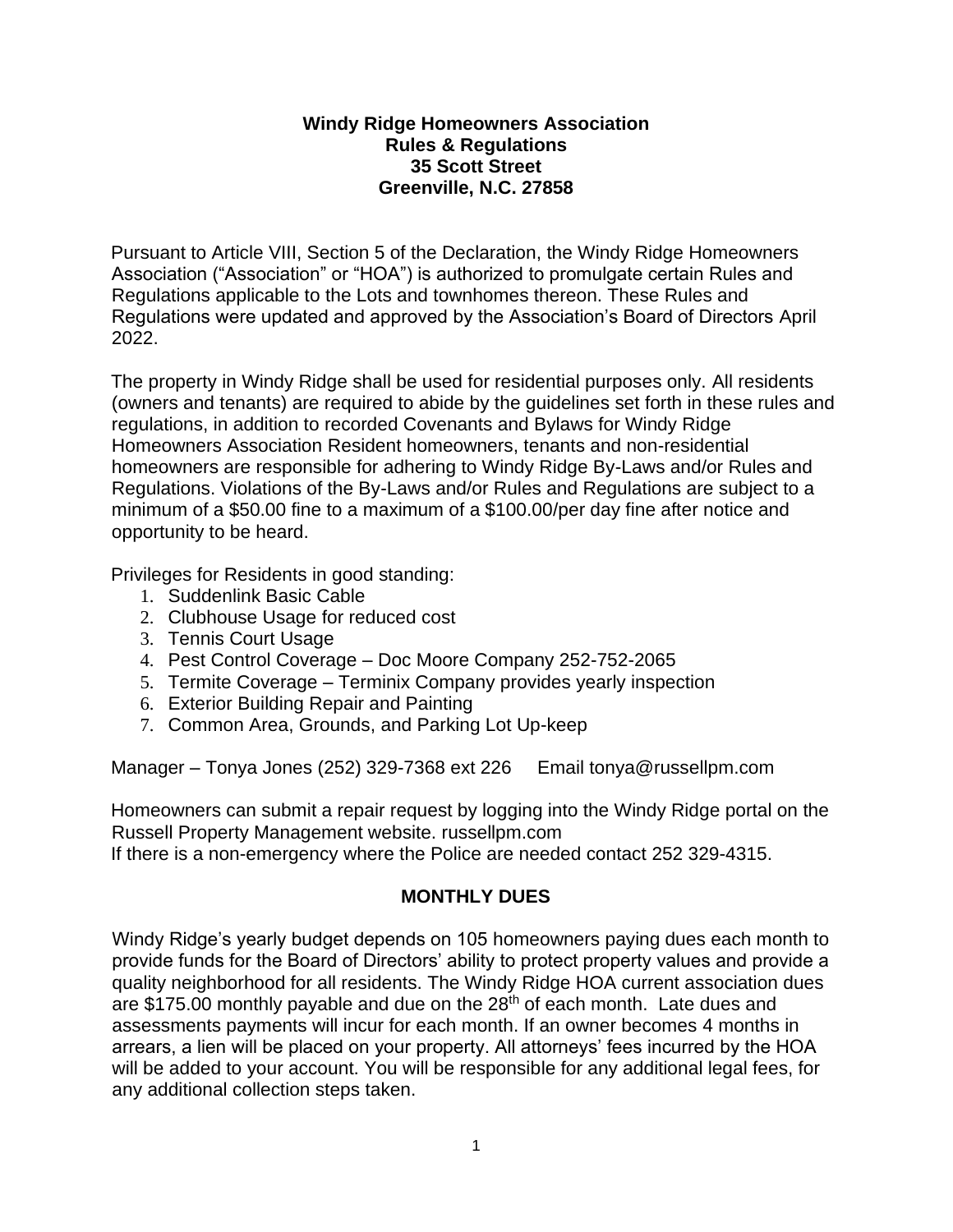Homeowner's dues (\$175.00) are due by the 28th of each month. The recommended way of payment is a draft which can be set up by using the copy of the draft application included with the Welcome Packet or by contacting our manager, Tonya at [Tonya@russellpm.com](about:blank) Dues may be mailed directly to Windy Ridge HOA 106 Regency Greenville NC 27834, but must be received before or by the end of business day on the 28th. If late, N. C. G. S. 471-3-102 (11) allows the Board to impose a late fee. Late fees are applied to unpaid balance each month until paid. After 4 months of non-payment, a lien may be placed on the property and foreclosure on the claim of lien according to Chapter 47F of the North Carolina General Statues will begin after 6 months of delinquency. It is the responsibility of each homeowner to ensure payment of the fee from your account. Ensure that your contact information is up to date to receive any notice of late payment. Late fees begin after your notification.

Homeowner who rent their units are required to have a Crime Free Lease Addendum included with their rental agreement. A true and accurate copy of the Crime Free Lease Addendum is attached hereto for the convenience of the Owners. Failure to include such in the rental agreement may be grounds for further enforcement action by the Board. The tenant should be given the Rules and Regulations to read thru prior to them signing a lease. The required paperwork such as the Occupancy Form, the Crime Free Lease Addendum, must be signed by tenants and turned in to our management within 7 days of signing lease. If the required documents are not received in the time frame allowed, the owner will be given the maximum fine.

# **REQUIRED INSURANCE**

The amendment to Article VII Section 2 (e) reads as follows; It shall be the duty and responsibility of the Owners to pay for and keep in effect adequate casualty insurance for all improvements on the Owner's Lot, inclusive of the townhome structure. Such insurance purchased by the Owner shall be replacement cost coverage which will replace the structure in the event of a casualty loss with an inflation guard adjustment to account for inflation in building materials. The typical policies for owner occupied townhomes are a HO-3 policy and for rental properties a DP-2 policy, both must include the replacement cost value and an inflation guard adjustment.

All new homeowners receive a "Welcome Packet" which includes a copy of the Rules and Regulations. It also includes a form for drafting your dues monthly which is encouraged. If you rent your property, please return the Tenant Registry filled out with all occupants of your unit. Please read through our occupancy rules, you are held responsible for adhering to those limits.

## **Windy Ridge Maximum Occupancy Rules**

(Based on City of Greenville City Ordinance)

**Related:**  Owner/Resident **Rental/Resident** Rental/Resident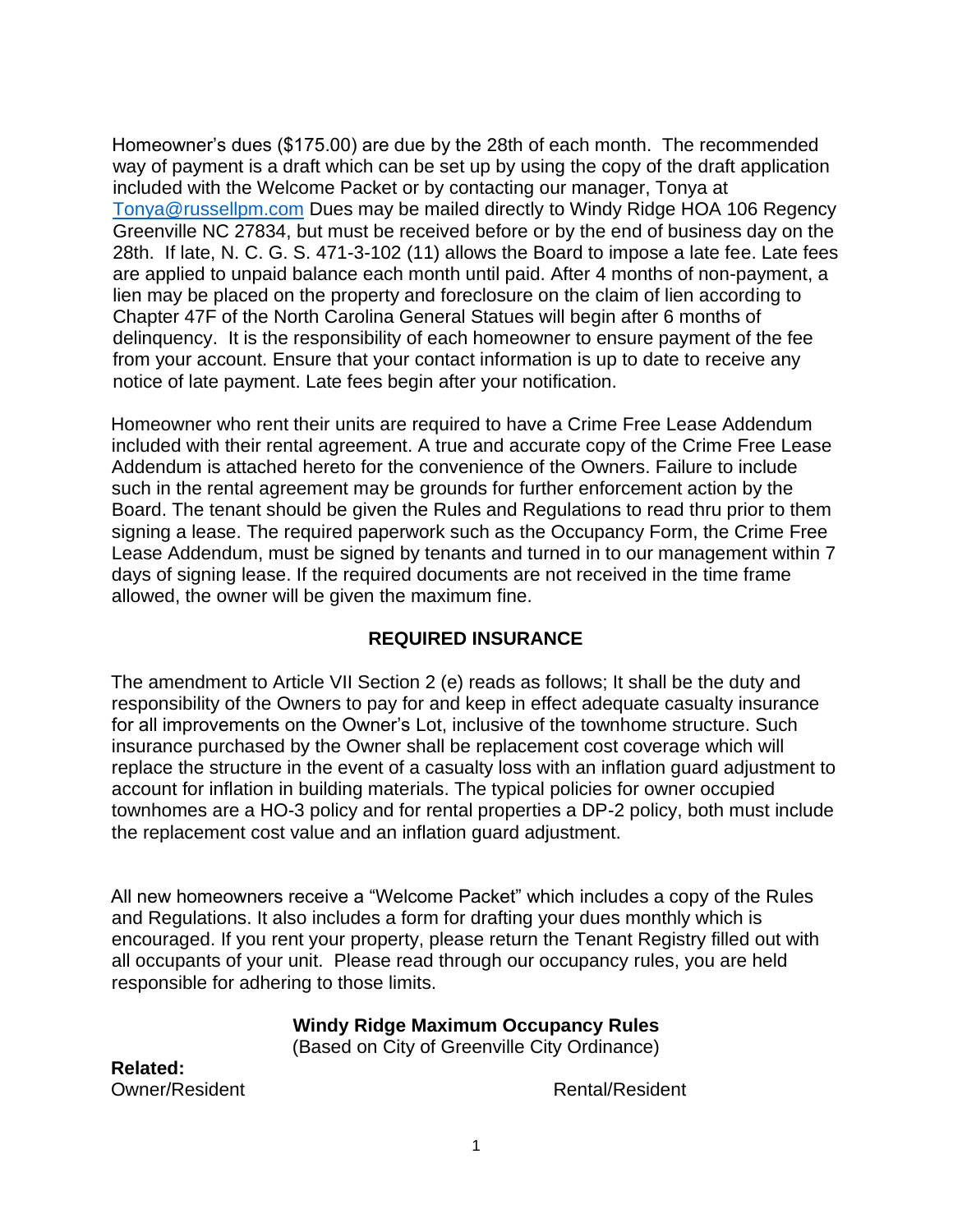3 Bedroom - Max. 5 Related 3 Bedroom - Max. 5 Related 4 Bedroom - Max. 6 Related 4 Bedroom - Max. 5 Related

### **Unrelated:**

Owner/Resident **Rental/Resident** Rental/Resident Bedroom - Max. 2 Unrelated 2 Bedroom - Max. 2 Unrelated Bedroom - Max. 3 Unrelated 3 Bedroom - Max. 3 Unrelated Bedroom - Max. 3 Unrelated 4 Bedroom - Max. 3 Unrelated

2 Bedroom - Max. 4 Related 2 Bedroom - Max. 3 Related

Related is defined as immediate relative to owner or leaseholder. Definition of relative: child, spouse, mother, father, grandparent, sibling, or grandchildren.

Definition of Resident: Any person residing at the unit for more than seven days may be brought into question by management.

#### **ARCHITECTURAL CONTROL**

The Board of Directors of Windy Ridge Homeowners Association is responsible for maintaining the grounds and exterior building surfaces.

- 1. Maintenance of exterior building surfaces includes the following: repair of roof covers, repair or replacement of gutters, cleaning, and painting of original exterior wood surfaces.
	- A. Ordinary repairs do not include the replacement of roof covers or the repair of brick surfaces or foundations.
	- B. All major repairs and/or replacement of roof covers require use of the capital improvement fund or a special assessment of the members to provide funds for completion.
- 2. The homeowner is responsible for all electrical repairs (including attic fans) to his or her unit.
- 3. The homeowner is responsible for all plumbing repairs to his or her unit. Plumbing problems include, but are not limited to, broken or leaking water lines, faucets, and sewage drainage and/or backup. The homeowner is also responsible for damage occurring to a neighboring unit as a result of problems, actions, or misuse within his own unit.
	- A. **Know where your water shutoff on your property and turn off if a leak occurs** to minimize damage**.** Then **Call a plumber.** He will determine the nature of the problem and correct any emergency. The first step to correcting a plumbing problem is to have a plumber diagnose the problem.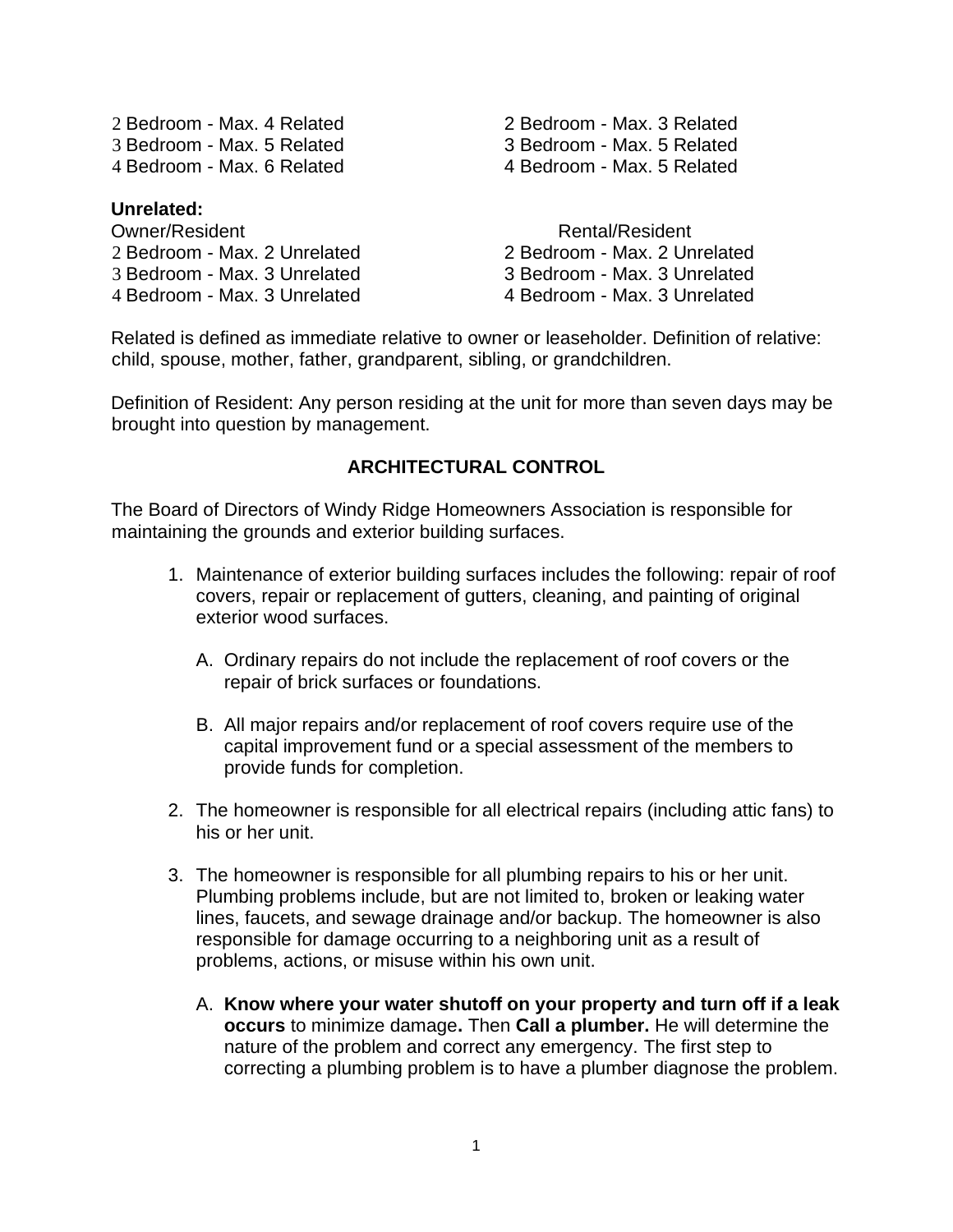If the problem occurs in the evening or on the weekend, be sure to call a plumber who offers 24-hour service.

- B. If the plumber determines that the problem is coming from your unit, the repair cost is your responsibility. The problem with your unit could also be affecting other units. Therefore alert your neighbors if needed.
- C. If the plumber determines that the problem is a Greenville Utilities Commission problem, he will call Greenville Utilities to do repairs.
- 4. Each homeowner is responsible for maintaining portions of his or her townhome that the Association is not responsible for maintaining in accordance with Windy Ridge regulations.
	- A. Pursuant to N.C.G.S. 47F-3-107, homeowners are responsible to maintain portions of their properties that the Association is not responsible for maintaining in accordance with the regulations. If repairs are not completed, the Board of Directors will make all necessary, a lien will be placed on property. Please refer to By-Laws.
	- B. Repairs to additions are the responsibility of the homeowner. This includes the maintenance of sunroom additions, patio cover, fence additions, etc.
	- C. Request for additions or outside building improvements must be submitted to the Board of Directors in writing, including drawings, plans, and specifications of the materials to be used. These requests must be presented to the Board of Directors for approval. Please allow sixty (60) days for the board to reach a decision.
	- D. No security cameras are allowed on the exterior of the building or the roof which the HOA maintains. Residents must seek approval from the Architectural Committee prior to installing any such device
	- E. Windy Ridge Homeowners Association will ensure that the work quality and appearance is consistent with existing structures. All contractors must be licensed and insured.
	- F. Satellite dishes are allowed in the patio areal only and not higher than the fence height. Satellite dishes are not allowed on the exterior of the building or the roof. Unless otherwise required by laws, no exterior satellite dish in excess of one meter (39.37") in diameter may be placed on the exterior of any townhome or in the Common Area without the prior written approval of the Architectural Committee, which may be withheld in its sole discretion. This location of any exterior antenna, or satellite dishes less than one meter (39.37") in diameter, shall be subject to the reasonable prior approval of the Architectural Committee, Exterior antenna, or satellite dishes less than one meter (39.37) in diameter may be required to be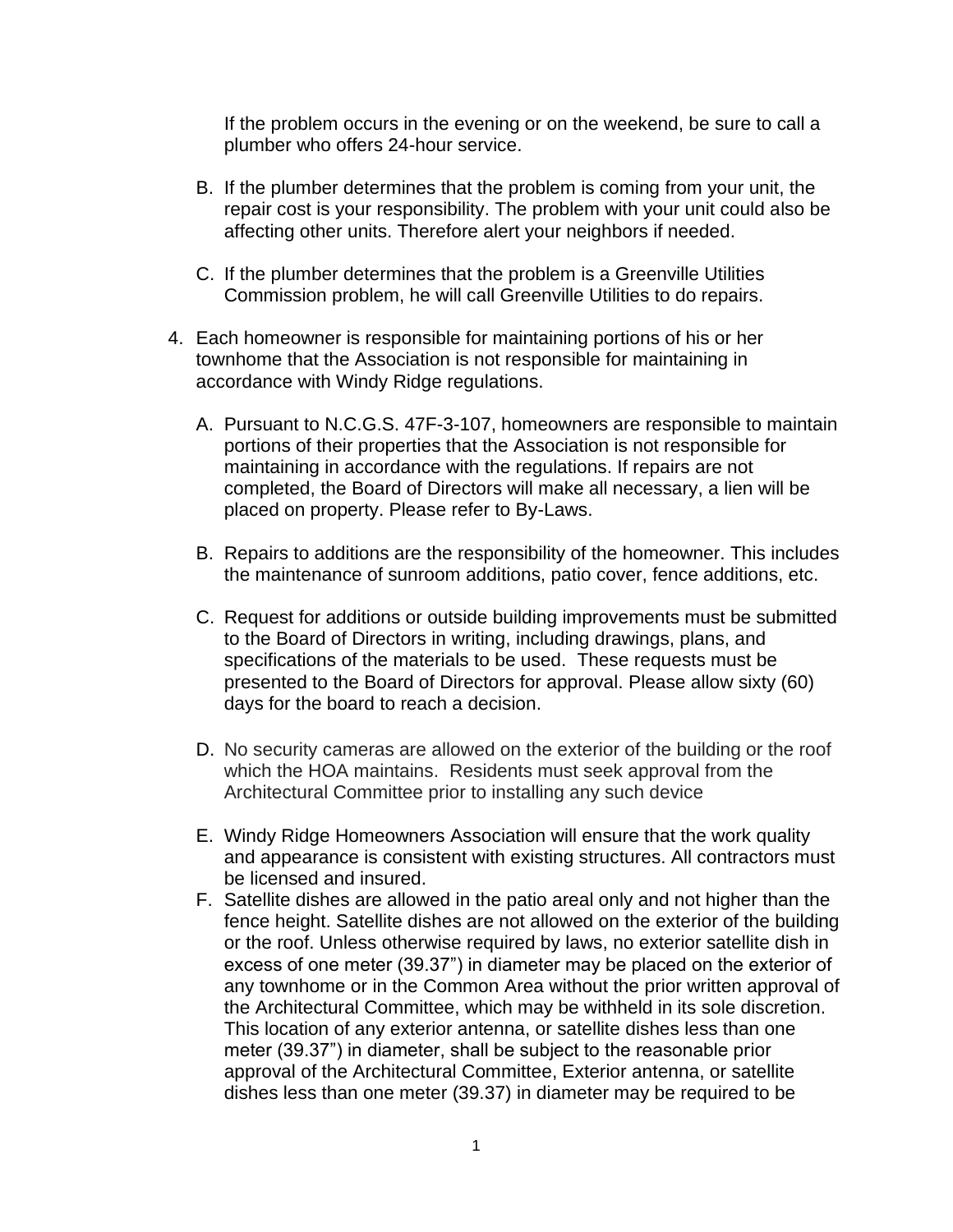screened from public view by the Board based on applicable guidelines adopted by the Board.

- G. Termite damage repair, exterior, and interior, is covered by our current contract with Terminix, only if there are active termites found. They do not cover previous or old damage. Termite traps outside the units should not be disturbed. Please notify management if any signs of termite swarming.
- H. Pest Control is provided by Doc Moore Company. If you have any pest issues, please contract Doc Moore Company at 252-752-2065.
- I. The Windy Ridge Homeowners Association is **not** responsible for the replacement or repair of storm windows, storm doors, screens, and any glass surfaces.
- J. All townhomes **must** have front and rear storm doors, storm windows, or replacement windows. Board approval is needed for style and/or color change.
- K. All townhomes must have white or off-white blinds. The blinds may not be broken or missing.
- L. No window unit style air conditioners are allowed.
- M. Both the interior maintenance of the townhome and the maintenance of the patio area are the homeowner's responsibility.
- N. Any homeowner who is selling their townhome should notify the manager. Homeowners must provide a copy of the By-Laws, Rules and Regulations to any potential buyer. The seller should also inform them that Windy Ridge voted on and adopted the Planned Community Act. As such, the community is in all respects subject to the Planned Community Act, N.C.G.S. 47F-1-1-1 *et.seq.* The manager can verify the status of dues, capital improvement fund payments, assessment payments, and/or any rule violation fines.
- O. There are Board "pre-approved" architectural guidelines attached with requirements for upgrades, changes to the exterior of the buildings, and what is allowed in the common ground spaces in Windy Ridge. If you have questions or want to do something different, seek answers and approval from the Board.

#### **GROUNDS MAINTENANCE**

1. Maintenance of the grounds by the Association includes mowing, cleaning of the common areas, and pruning shrubs. The replacement of trees, shrubs,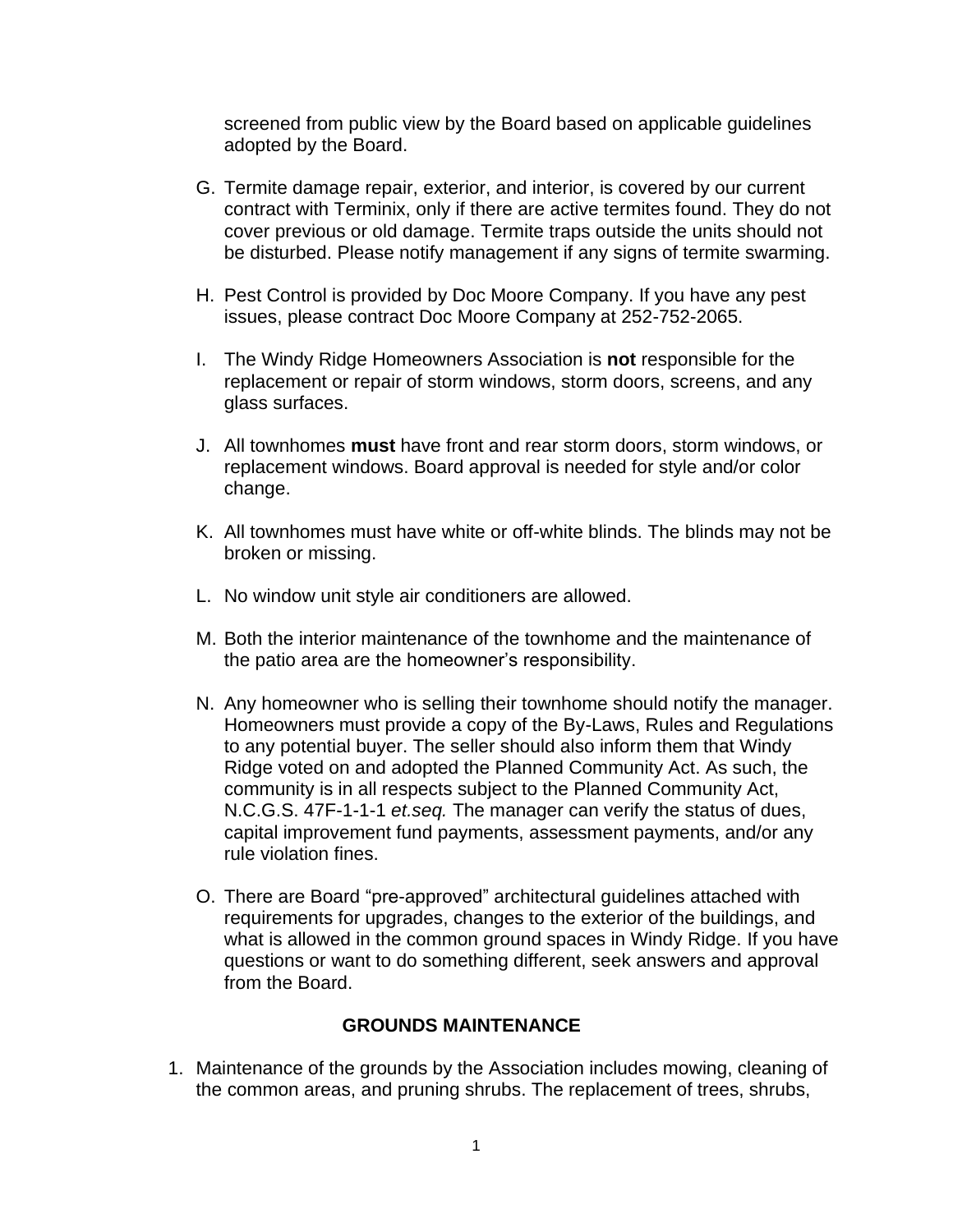and other major landscaping items such as pine straw, fertilizing and pest control must be paid for from capital improvement funds. Pine Straw is the approved type of mulch.

- 2. Residents may plant any bulbs or flowers on their lot in the established flower beds adjacent to the unit's structure but are responsible for the maintenance of those plants. Flower beds may not be enlarged without approval from the Landscape Committee. Vegetable gardens should be planted within the patio or in pots on decks. The HOA highly discourages owners to plant any trees on their property because of the damage they can cause to structures and the liability incurred by the homeowner.
- 3. Rear patio areas must be well maintained, including but not limited to appearance of storage shed, controlled vegetation, and storage of items visible above fence height. Trees within the patio should be maintained so they do not damage the fence, exterior building materials or foundation of the building. Rear decks shall maintain a clean, organized appearance. Bird feeders and lawn ornaments should be approved by the WRHOA Board of Directors prior to being placed within foundation beds or front stoops. Bird feeders attract mice; mice attract other animals such as snakes and squirrels.
- 4. While regular pruning of the mature shrubbery on our grounds is recommended, you will be notified when pruning is planned so you MAY if you choose mark the plants NOT to be pruned with yellow plastic tape

#### **PETS**

- 1. The **City of Greenville Ordinance** is strictly enforced in Windy Ridge. This includes restrain pets and not allowed to roam free, "scoop the poop" in patios and common areas, noises which disturb other residents.
- 2. No dogs may be staked on the common area. This includes front columns of the unit as well as patio fences, decks, and gates.
- 3. Do not allow dogs to urinate on shrubs. Shrubs are killed by the dog's urine.
- 4. Any pet rule violation should be reported to the manager. If the manager is not available, call the Animal Control Office at 252-329-4387 for Rules 1, 4, 5, or 6.
- 5. Violation of pet rules will result in fines levied and Animal Control being involved.

# **GROUNDS AND PARKING**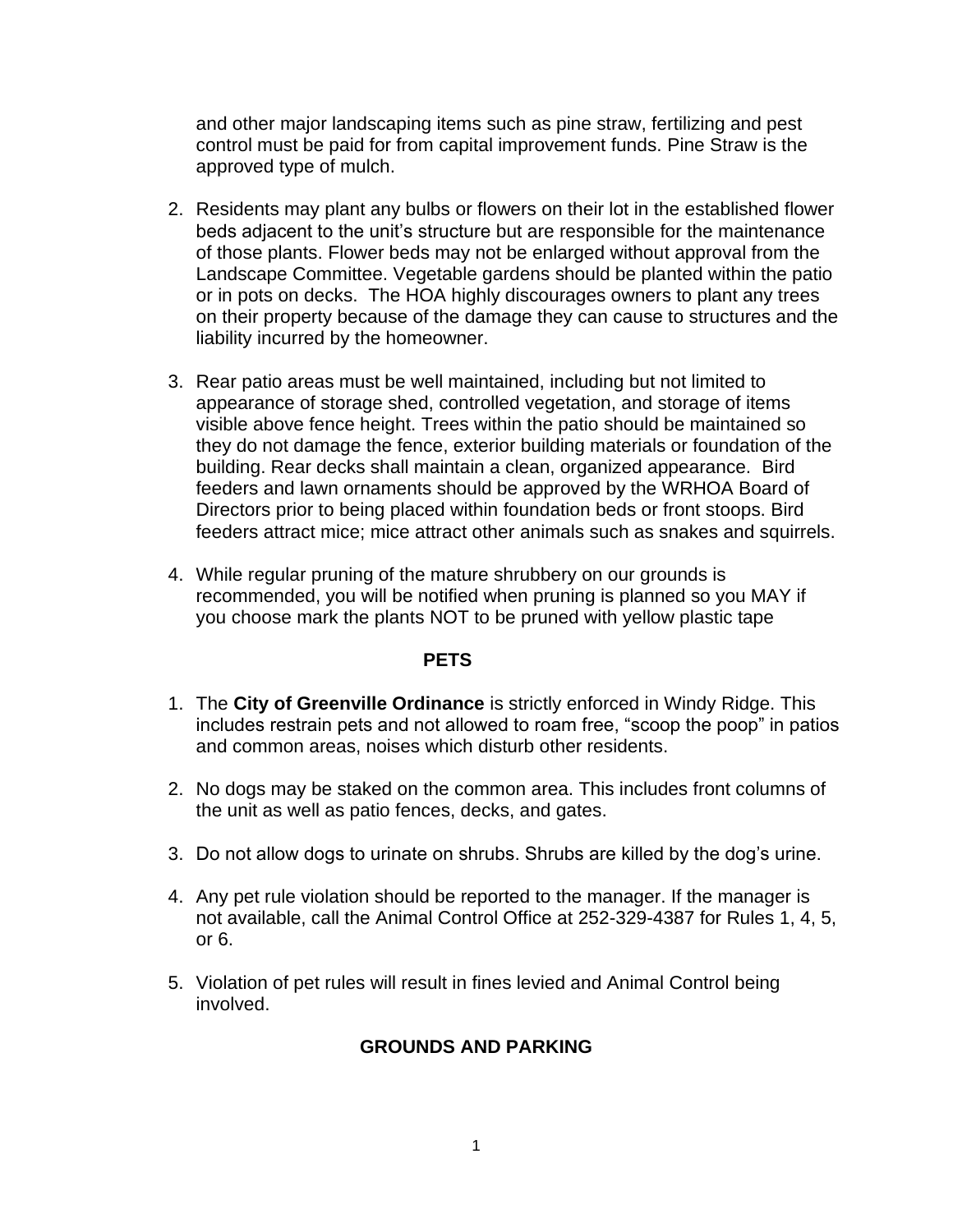- 1. Each townhome is allowed two parking spaces. Additional vehicles may be parked on Scott or Barnes Street, except in the "No Parking" zones. Designated visitor spaces are for short-term parking for residents and/or their guests. Parking in the Windy Ridge Clubhouse parking lot is used for Clubhouse events.
- 2. Homeowners MAY use the clubhouse parking lot as overflow with the understanding that parking should not be directly in front of the clubhouse and right of way must be preserved for servicing of the garbage bin. You will be required to move your vehicle when notified that the Clubhouse is rented.
- 3. Boats, campers, RV'S, trailers, and trucks over ½ tons owned by homeowners and/or guests are allowed to be parked in the clubhouse parking lot but limited to a period of not more that forty-eight (48) hours.
- 4. Parking or driving on grassy areas, onto curve sides and on sidewalks is not allowed.
- 5. Disabled vehicles, vehicles without current license plate/tags, boats, and trailers cannot be parked on common grounds. Violator's vehicles will be towed at owner's expense. Vehicle repair, maintenance or car washing is not permitted within Windy Ridge.
- 6. There will be no dumping of any foreign material on Windy Ridge Common Areas, i.e. motor oil, solvent, paint, cigarette butts, dumping of ash trays, etc. The homeowner is responsible for cleaning and/or repairing damage to the parking lot caused by his/her vehicle(s) or his/her guest's vehicle(s) leaking oil, antifreeze, or other corrosive substances on the pavement.

## **Dumpster Receptacles**

- 1. Dumpsters are owned and maintained by WINDY RIDGE. Dumpster lids must be closed after use to prevent rust and stray animals.
- 2. **NO PAINT,OIL, CARPET, OR ANY OTHER CONTRUCTION MATERIALS ARE TO BE PLACED IN DUMPTERS!** You may call the Public Works Department at 252-329-4527 for instructions on disposal.
- 3. **All trash should be placed in the proper dumpster (regular or recycle) in closed plastic bags except cardboard boxes which should be flattened.**  Both household and pet waste must be in closed plastic bags.
- 4. **Discarded appliances, water heaters, and/or furniture should be removed by the installer or homeowner. DO NOT PLACE BESIDE THE DUMPSTERS!**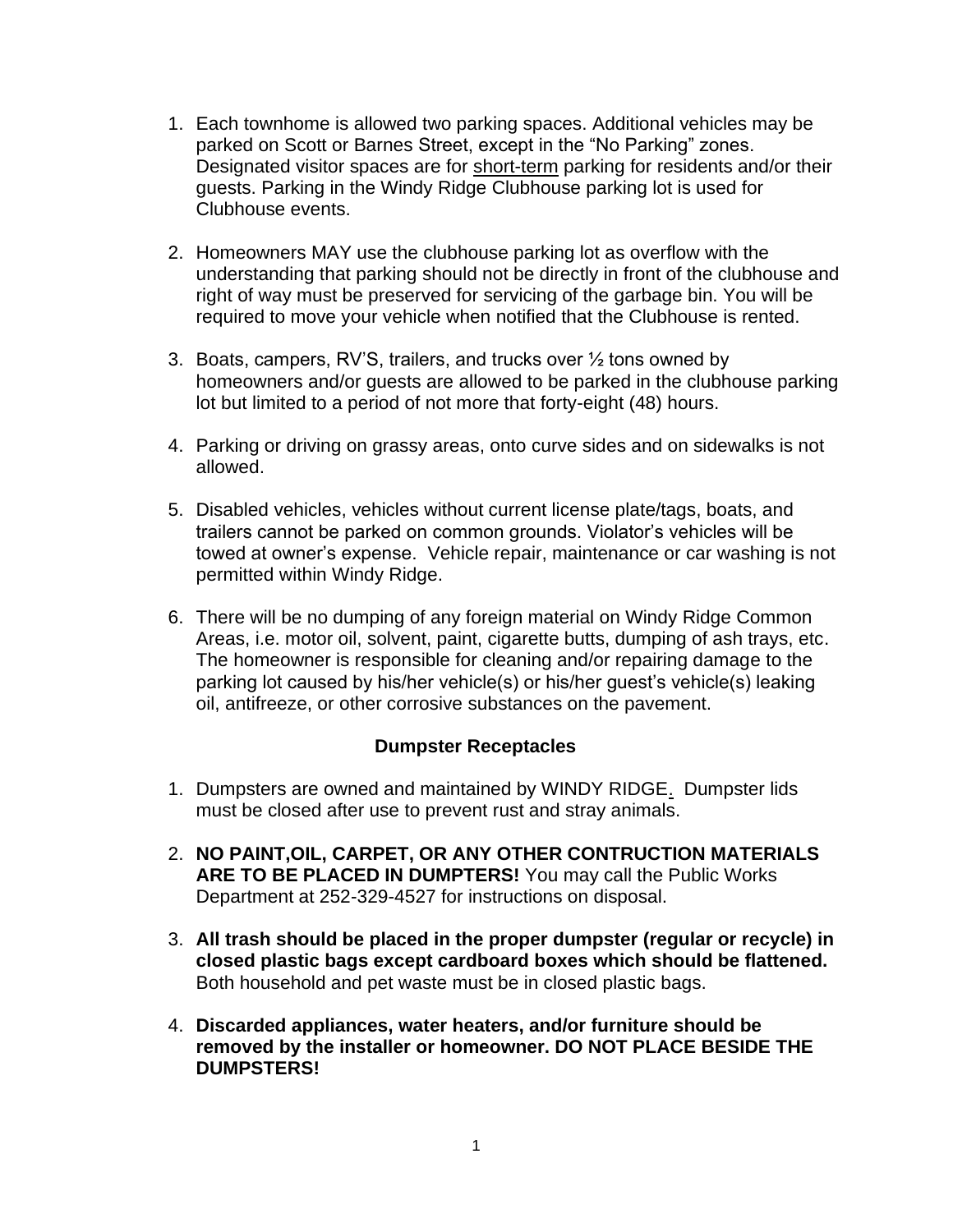- 5. Homeowner must notify Public Works at 252-329-4527 to pick up other large items. Do not place items beside dumpster until you have called for pick-up. Large items should be stored in home or patio until the pick-up date.
- 6. No parking in front of dumpsters. Vehicles are subject to towing.
- 7. No YARD DEBRIS is to be placed in the dumpsters. An area at the juncture of Scott and Barnes is designated as pick up for yard waste for the City of Greenville. Material from patios must be transported to that area with NO dumping allowed on common ground.

Please help us enforce the dumpster rules by disposing of waste properly and reporting any violations to the manager. If a homeowner sees another resident filling a dumpster to capacity or leaving trash outside the dumpster, please get a picture with the date and time stamp and send to manager. Penalties and fines can be assessed with evidence. Get license number of any outsiders using Windy Ridge dumpsters and report them to manager.

# **COMMON AREA**

- 1. Discarding oil of any type next to dumpsters or on the grounds is not allowed for health reasons. No automobile repair is allowed on the grounds. No litter, including cigarette butts, should be placed on the Common Areas. Please be a good citizen and pick up trash on the Common Areas.
- 2. Children are not to play on lawns, roofs, fences, in or around dumpsters or mail houses. Parents are responsible for any damage caused to the building, common area, improvements, lawns, trees, dumpsters, etc., by the children, pets, and/or guests. Fines may also be levied.
- 3. Skateboards, roller blades, scooters, and bikes are not allowed on the entryways. Walkways, sidewalks, tennis courts, mailbox houses, or the common property.
- 4. It is illegal to discharge any weapon, including air rifles, in Windy Ridge. Use of fireworks and laser devices are prohibited.
- 5. Use of sidewalk chalk on common area is not allowed.
- 6. All personal property, including firewood, lawn furniture, and flowerpots, must be stored within the patio areas. Any items stored outside will be disposed of at the owner's expense.
- 7. No propane tanks may be installed in Windy Ridge. Natural gas service is available from Greenville Utilities.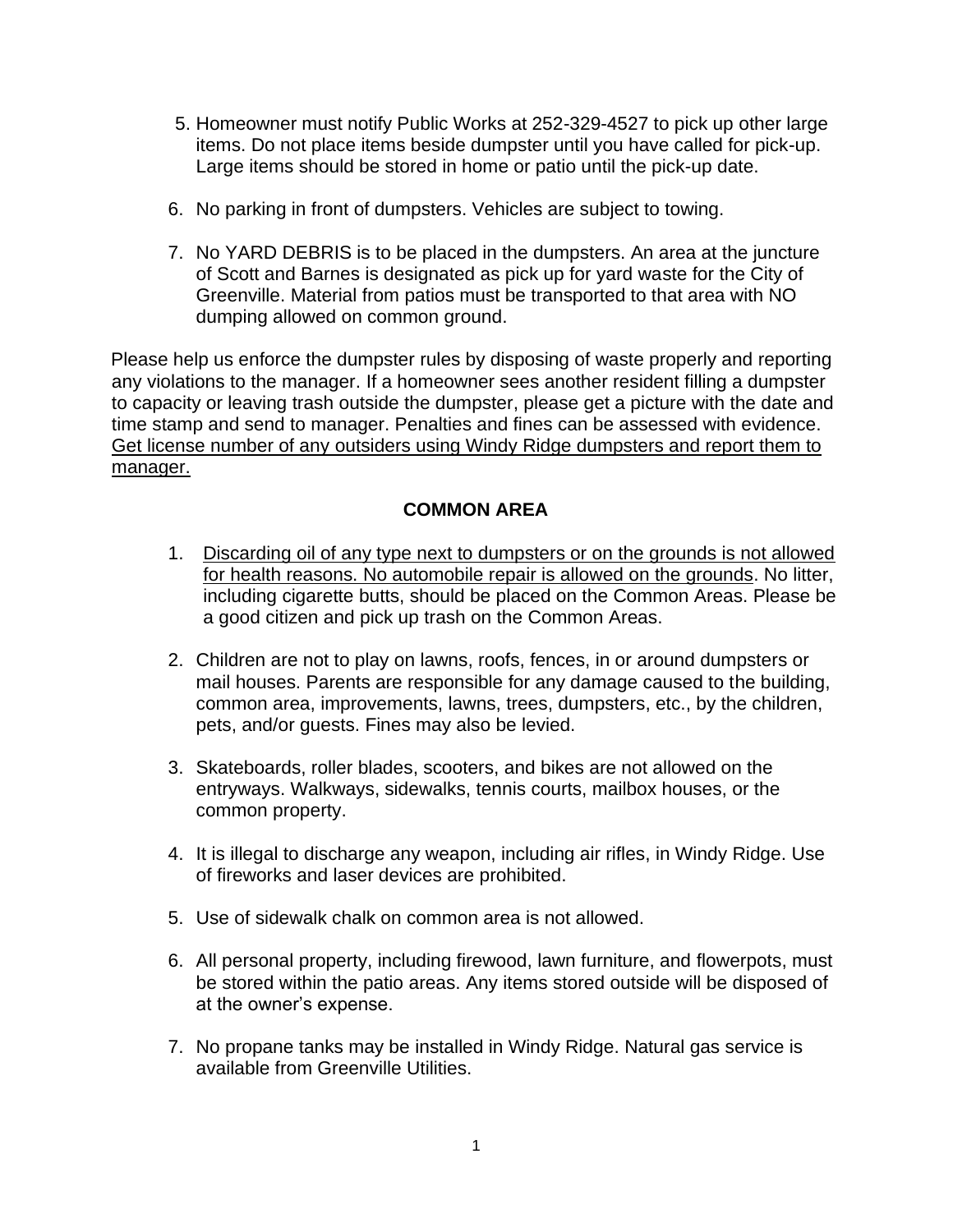- 8. No obnoxious or offensive activity that may become an annoyance or nuisance in the neighborhood is allowed. There is a City Ordinance regarding noise levels. For example, motorcycle riders must keep noise levels at a minimum and cannot rev engines. Also, boom boxes, CD players, radios, car radios, must not exceed noise levels. Any resident can call the Police nonemergency number 329-4513.
- 9. No alcoholic beverages are allowed outside your residence and patio area.
- 10.Common areas and parking lots are not for entertainment.
- 11.There can be **NO** profit-making events in Windy Ridge. Exception: Windy Ridge Homeowners Association sponsored events.
- 12. **NO** "For Sale" or "For Rent" signs may be displayed in Windy Ridge including windows and doors. Exception: An "Open House" sign may be posted up to two (2) days before and during an open house. Signs are to be removed after Open House hours.

Political signs are prohibited earlier that 45 days before the day of the election and later than seven days after an election day. Additionally, only one political sigh with the maximum dimensions of 24 inches by 24 inches is allowed on a Lot. For the purpose of this subdivision, "political sign" means a sign that attempts to influence the outcome of an election, including supporting or opposing an issue on the election ballot. Under no circumstances shall any advertising sign be allowed on a Lot.

# **RECREATIONAL FACILITIES**

Multifunction Community Space. (Tennis Courts)

Common courtesy is expected between residents. Anyone who uses the area enters at their own risk.

People are allowed to play in the area at their own risk. That may include bikes, skates, skateboards, or ball.

Children need to be supervised by a teenager or adult.

Pets need to be supervised by a teenager or adult.

Pets are allowed to run loose in the area but if people are playing in the space, the owner is expected to control their pet from being overly friendly or aggressive.

All trash debris needs to be put in the dumpsters including pet waste.

Respect the person who is in the area upon your arrival.

## **Clubhouse**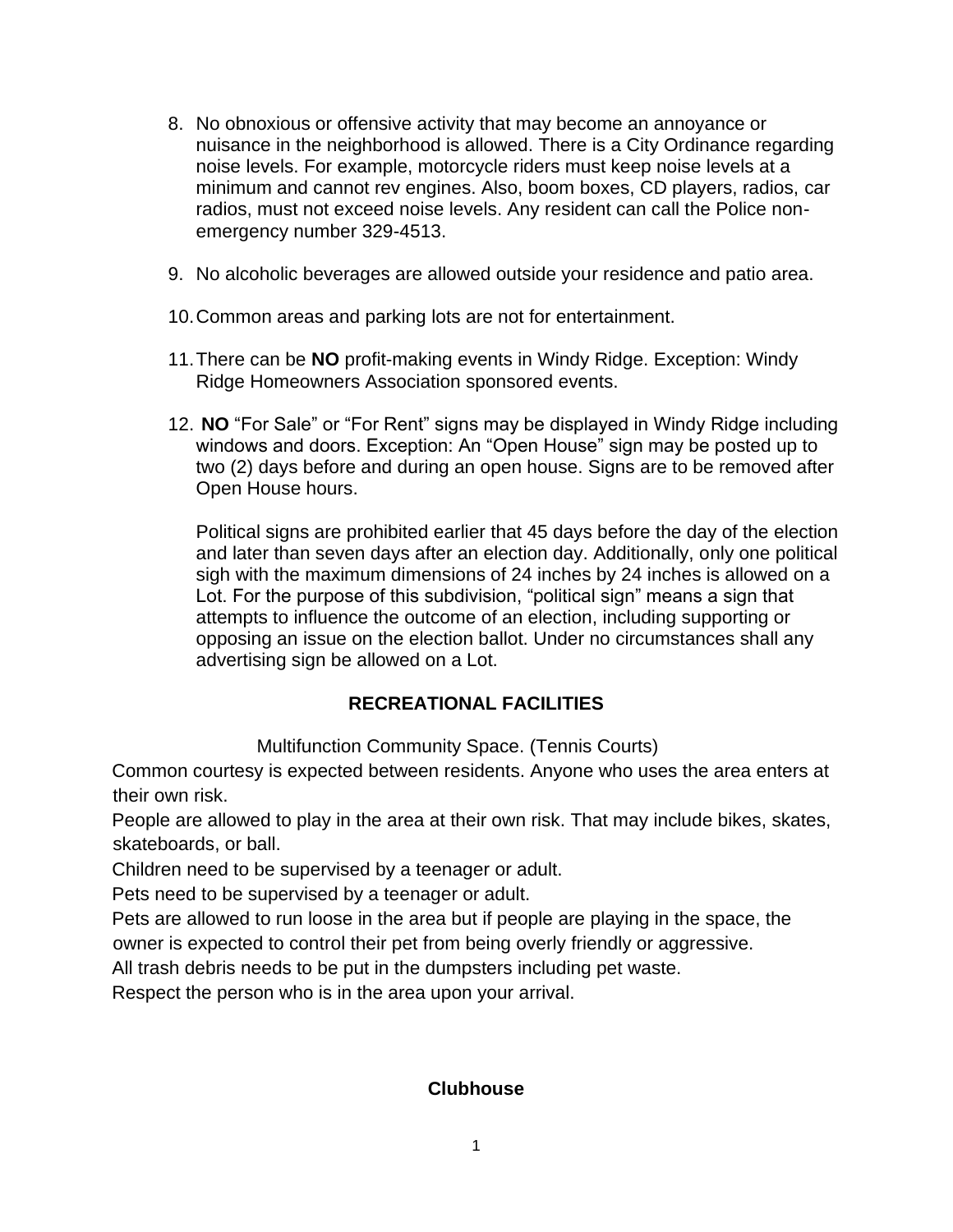The clubhouse is intended for social functions only. It cannot be reserved or used for functions interpreted to be commercial and of a profit-making nature private business. Only those fundraising projects sponsored by Windy Ridge Homeowners Association are allowed.

The clubhouse is reserved through the manager. A usage fee of \$100.00 is charged for residents and \$350.00 for non-residents. There is also a security deposit of \$350.00. Deposits are due thirty (30) days prior to the reservation date. The reservation will be tentative until deposit is received. If reservation is cancelled three (3) weeks prior to the reserved date excluding the month of December when the reservation must be cancelled in three days , the usage fee and the security deposit will be returned. If reservation is not cancelled, the usage fee will not be returned; only the security deposit will be returned. **Residents may not reserve the clubhouse for non-resident; they must refer non-residents to the manager for reservations.** The security deposit will be returned after the manager inspects the clubhouse and finds no damage and that is has been properly cleaned. A checklist for cleaning and closing the clubhouse is provided at the time of usage and is posted in the kitchen of the clubhouse. Individuals using the clubhouse are required to have it cleaned by 10:30 a.m. the day following the function.

**No** music is to be heard from outside the clubhouse with **no** loitering in the parking lot, streets, or dumpster areas during the event. **No** guns or weapons. **No** drugs. **No** DJ"s, Bands, or any amplified music system. The only acceptable option are the Bluetooth portable style speakers.

Cost for damages and expenses incurred by the manager for cleaning, etc. will be deducted from the security deposit. If a professional cleaner has to be hired, it will be at the expense of the person renting the clubhouse. If damages or loss exceeds \$300.00, the additional amount will be charged to the individual who reserved the clubhouse. Certified checks or money orders are the only accepted types of payments for clubhouse rental. The clubhouse should be left with the furniture and tables left as prior to your rental.

## **FINES**

Resident homeowners and non-resident homeowners and their tenants are all responsible for adhering to the Windy Ridge Rules and Regulations.

Any and all violations of Windy Ridge Rules and Regulations are subject to a fine as set by the Board (minimum of \$50.00). Any rule violation fine not paid by the tenant will become the responsibility of the homeowner. There is a \$50.00 minimum for each violation and a maximum of \$100.00 per day until violation corrected. Late fees on fines shall accrue at the statutory maximum amount set forth in N.C.G.S. 47F-3-102 (11).